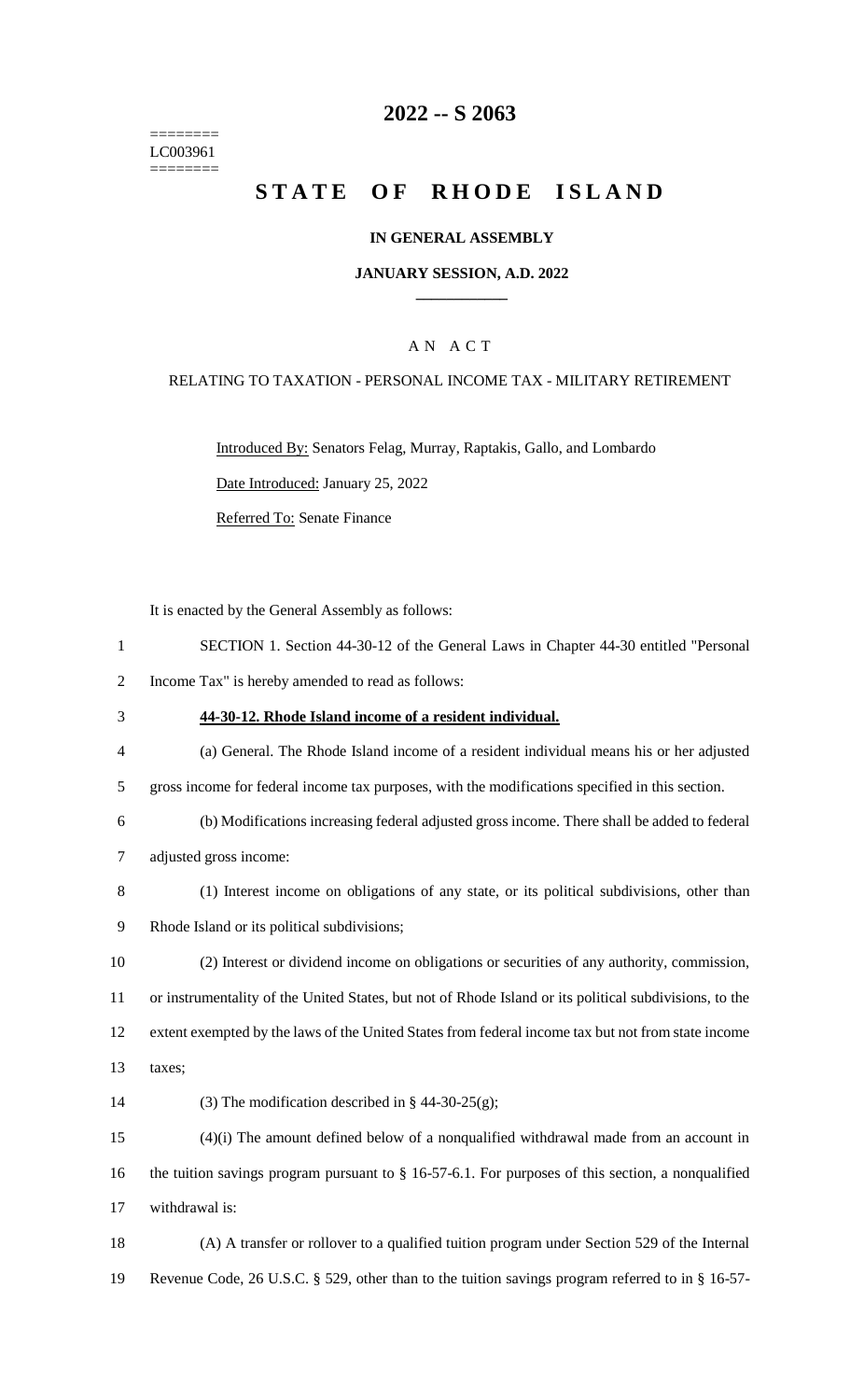6.1; and

 (B) A withdrawal or distribution that is: (I) Not applied on a timely basis to pay "qualified higher education expenses" as defined in § 16-57-3(12) of the beneficiary of the account from which the withdrawal is made; (II) Not made for a reason referred to in § 16-57-6.1(e); or (III) Not made in other circumstances for which an exclusion from tax made applicable by Section 529 of the Internal Revenue Code, 26 U.S.C. § 529, pertains if the transfer, rollover, withdrawal, or distribution is made within two (2) taxable years following the taxable year for which a contributions modification pursuant to subsection (c)(4) of this section is taken based on contributions to any tuition savings program account by the person who is the participant of the account at the time of the contribution, whether or not the person is the participant of the account at the time of the transfer, rollover, withdrawal or distribution; 13 (ii) In the event of a nonqualified withdrawal under subsection  $(b)(4)(i)(A)$  or  $(b)(4)(i)(B)$  of this section, there shall be added to the federal adjusted gross income of that person for the taxable year of the withdrawal an amount equal to the lesser of: (A) The amount equal to the nonqualified withdrawal reduced by the sum of any administrative fee or penalty imposed under the tuition savings program in connection with the nonqualified withdrawal plus the earnings portion thereof, if any, includible in computing the person's federal adjusted gross income for the taxable year; and (B) The amount of the person's contribution modification pursuant to subsection (c)(4) of this section for the person's taxable year of the withdrawal and the two (2) prior taxable years less the amount of any nonqualified withdrawal for the two (2) prior taxable years included in computing the person's Rhode Island income by application of this subsection for those years. Any amount added to federal adjusted gross income pursuant to this subdivision shall constitute Rhode Island income for residents, nonresidents and part-year residents; 26 (5) The modification described in  $\S$  44-30-25.1(d)(3)(i); (6) The amount equal to any unemployment compensation received but not included in federal adjusted gross income; (7) The amount equal to the deduction allowed for sales tax paid for a purchase of a 30 qualified motor vehicle as defined by the Internal Revenue Code  $\S$  164(a)(6); and (8) For any taxable year beginning on or after January 1, 2020, the amount of any Paycheck Protection Program loan forgiven for federal income tax purposes as authorized by the Coronavirus Aid, Relief, and Economic Security Act and/or the Consolidated Appropriations Act, 2021 and/or any other subsequent federal stimulus relief packages enacted by law, to the extent that the amount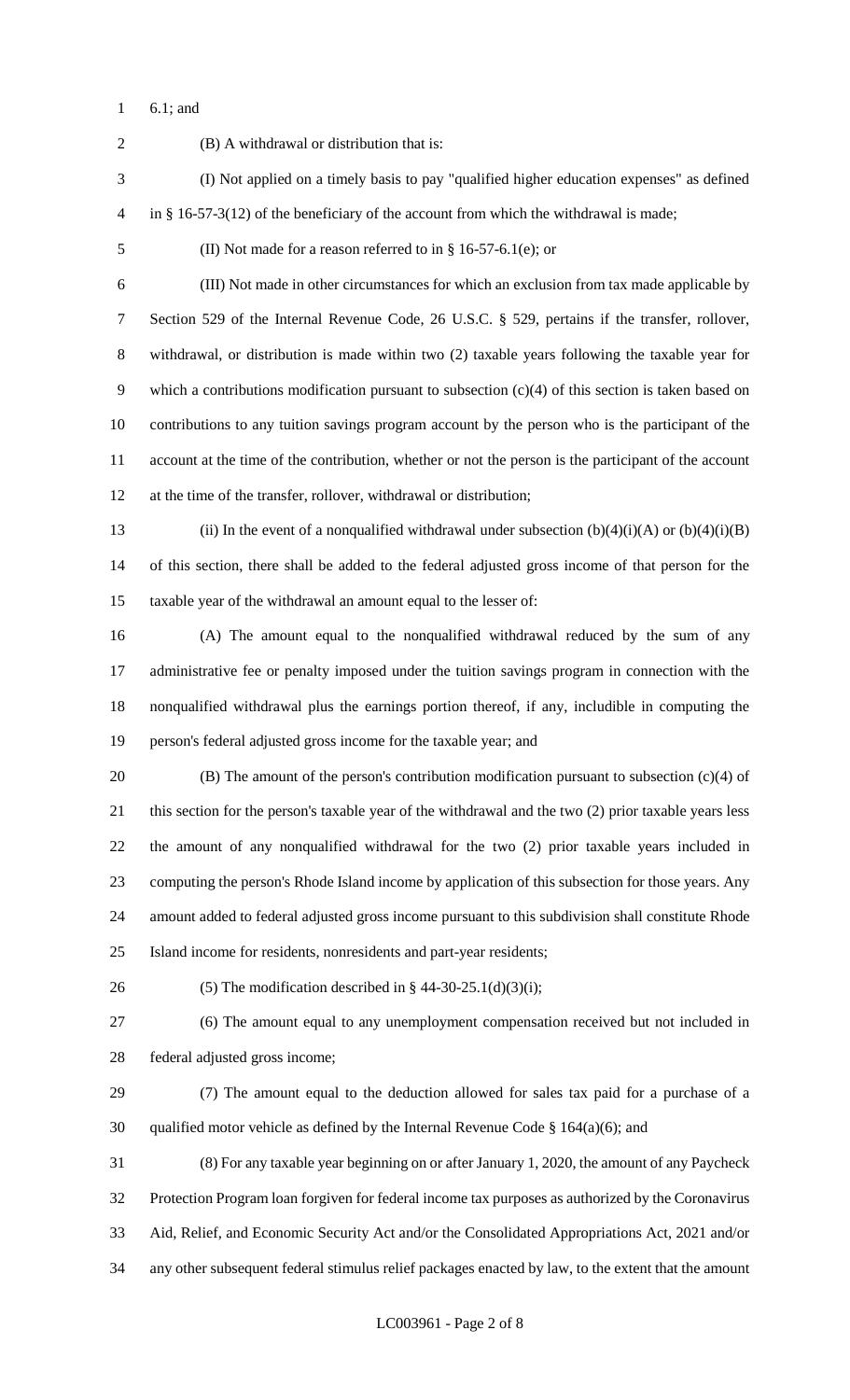of the loan forgiven exceeds \$250,000, including an individual's distributive share of the amount of a pass-through entity's loan forgiveness in excess of \$250,000.

 (c) Modifications reducing federal adjusted gross income. There shall be subtracted from federal adjusted gross income:

 (1) Any interest income on obligations of the United States and its possessions to the extent includible in gross income for federal income tax purposes, and any interest or dividend income on obligations, or securities of any authority, commission, or instrumentality of the United States to the extent includible in gross income for federal income tax purposes but exempt from state income taxes under the laws of the United States; provided, that the amount to be subtracted shall in any case be reduced by any interest on indebtedness incurred or continued to purchase or carry obligations or securities the income of which is exempt from Rhode Island personal income tax, to the extent the interest has been deducted in determining federal adjusted gross income or taxable income;

(2) A modification described in § 44-30-25(f) or § 44-30-1.1(c)(1);

 (3) The amount of any withdrawal or distribution from the "tuition savings program" referred to in § 16-57-6.1 that is included in federal adjusted gross income, other than a withdrawal or distribution or portion of a withdrawal or distribution that is a nonqualified withdrawal;

 (4) Contributions made to an account under the tuition savings program, including the "contributions carryover" pursuant to subsection (c)(4)(iv) of this section, if any, subject to the following limitations, restrictions and qualifications:

 (i) The aggregate subtraction pursuant to this subdivision for any taxable year of the taxpayer shall not exceed five hundred dollars (\$500) or one thousand dollars (\$1,000) if a joint return;

(ii) The following shall not be considered contributions:

 (A) Contributions made by any person to an account who is not a participant of the account at the time the contribution is made;

 (B) Transfers or rollovers to an account from any other tuition savings program account or from any other "qualified tuition program" under section 529 of the Internal Revenue Code, 26 U.S.C. § 529; or

(C) A change of the beneficiary of the account;

 (iii) The subtraction pursuant to this subdivision shall not reduce the taxpayer's federal adjusted gross income to less than zero (0);

 (iv) The contributions carryover to a taxable year for purpose of this subdivision is the excess, if any, of the total amount of contributions actually made by the taxpayer to the tuition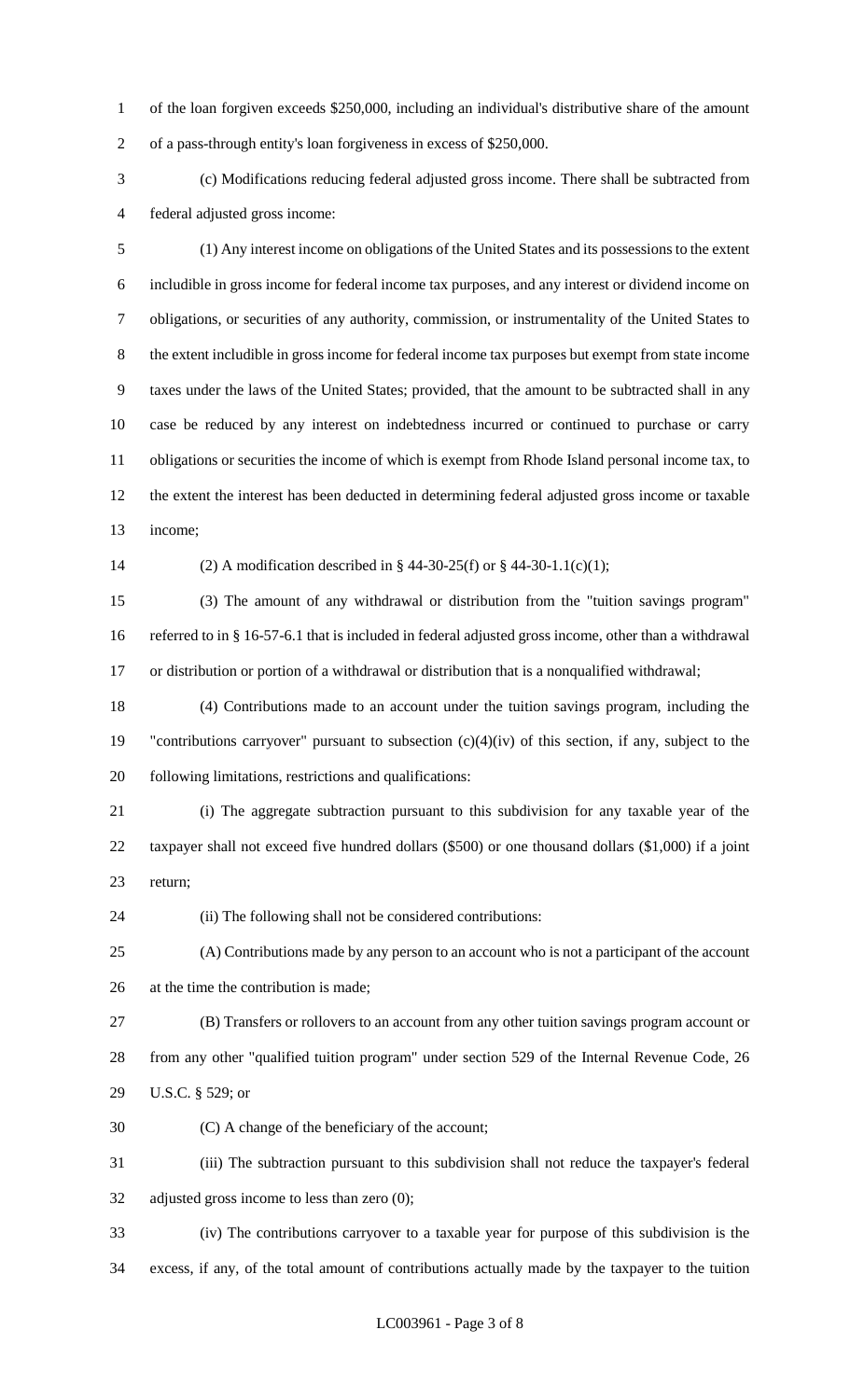- savings program for all preceding taxable years for which this subsection is effective over the sum
- of:
- (A) The total of the subtractions under this subdivision allowable to the taxpayer for all such preceding taxable years; and

 (B) That part of any remaining contribution carryover at the end of the taxable year which exceeds the amount of any nonqualified withdrawals during the year and the prior two (2) taxable years not included in the addition provided for in this subdivision for those years. Any such part shall be disregarded in computing the contributions carryover for any subsequent taxable year;

 (v) For any taxable year for which a contributions carryover is applicable, the taxpayer shall include a computation of the carryover with the taxpayer's Rhode Island personal income tax return for that year, and if for any taxable year on which the carryover is based the taxpayer filed a 12 joint Rhode Island personal income tax return but filed a return on a basis other than jointly for a subsequent taxable year, the computation shall reflect how the carryover is being allocated between the prior joint filers;

15 (5) The modification described in  $\S$  44-30-25.1(d)(1);

 (6) Amounts deemed taxable income to the taxpayer due to payment or provision of insurance benefits to a dependent, including a domestic partner pursuant to chapter 12 of title 36 or other coverage plan;

(7) Modification for organ transplantation.

 (i) An individual may subtract up to ten thousand dollars (\$10,000) from federal adjusted gross income if he or she, while living, donates one or more of his or her human organs to another human being for human organ transplantation, except that for purposes of this subsection, "human organ" means all or part of a liver, pancreas, kidney, intestine, lung, or bone marrow. A subtract modification that is claimed hereunder may be claimed in the taxable year in which the human organ transplantation occurs.

 (ii) An individual may claim that subtract modification hereunder only once, and the subtract modification may be claimed for only the following unreimbursed expenses that are incurred by the claimant and related to the claimant's organ donation:

(A) Travel expenses.

(B) Lodging expenses.

(C) Lost wages.

 (iii) The subtract modification hereunder may not be claimed by a part-time resident or a nonresident of this state;

(8) Modification for taxable Social Security income.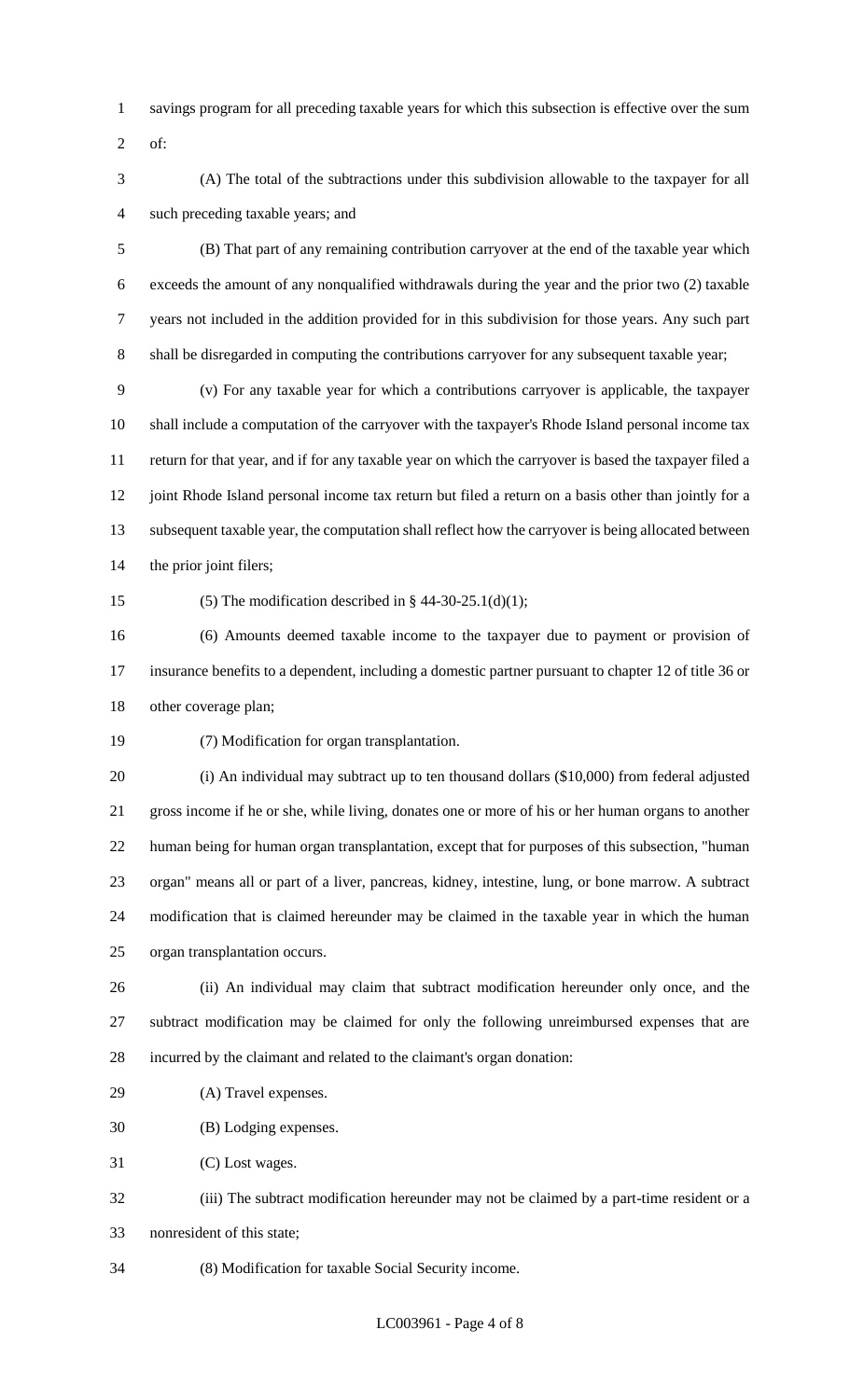(i) For tax years beginning on or after January 1, 2016:

 (A) For a person who has attained the age used for calculating full or unreduced social security retirement benefits who files a return as an unmarried individual, head of household, or married filing separate whose federal adjusted gross income for the taxable year is less than eighty thousand dollars (\$80,000); or

 (B) A married individual filing jointly or individual filing qualifying widow(er) who has attained the age used for calculating full or unreduced social security retirement benefits whose joint federal adjusted gross income for the taxable year is less than one hundred thousand dollars (\$100,000), an amount equal to the social security benefits includible in federal adjusted gross income.

 (ii) Adjustment for inflation. The dollar amount contained in subsections (c)(8)(i)(A) and (c)(8)(i)(B) of this section shall be increased annually by an amount equal to:

13 (A) Such dollar amount contained in subsections  $(c)(8)(i)(A)$  and  $(c)(8)(i)(B)$  of this section adjusted for inflation using a base tax year of 2000, multiplied by;

(B) The cost-of-living adjustment with a base year of 2000.

 (iii) For the purposes of this section the cost-of-living adjustment for any calendar year is 17 the percentage (if any) by which the consumer price index for the preceding calendar year exceeds the consumer price index for the base year. The consumer price index for any calendar year is the average of the consumer price index as of the close of the twelve-month (12) period ending on August 31, of such calendar year.

 (iv) For the purpose of this section the term "consumer price index" means the last consumer price index for all urban consumers published by the department of labor. For the purpose of this section the revision of the consumer price index which is most consistent with the consumer price index for calendar year 1986 shall be used.

 (v) If any increase determined under this section is not a multiple of fifty dollars (\$50.00), such increase shall be rounded to the next lower multiple of fifty dollars (\$50.00). In the case of a married individual filing separate return, if any increase determined under this section is not a multiple of twenty-five dollars (\$25.00), such increase shall be rounded to the next lower multiple of twenty-five dollars (\$25.00);

 (9) Modification for up to fifteen thousand dollars (\$15,000) of taxable retirement income from certain pension plans or annuities.

 (i) For tax years beginning on or after January 1, 2017, a modification shall be allowed for up to fifteen thousand dollars (\$15,000) of taxable pension and/or annuity income that is included in federal adjusted gross income for the taxable year: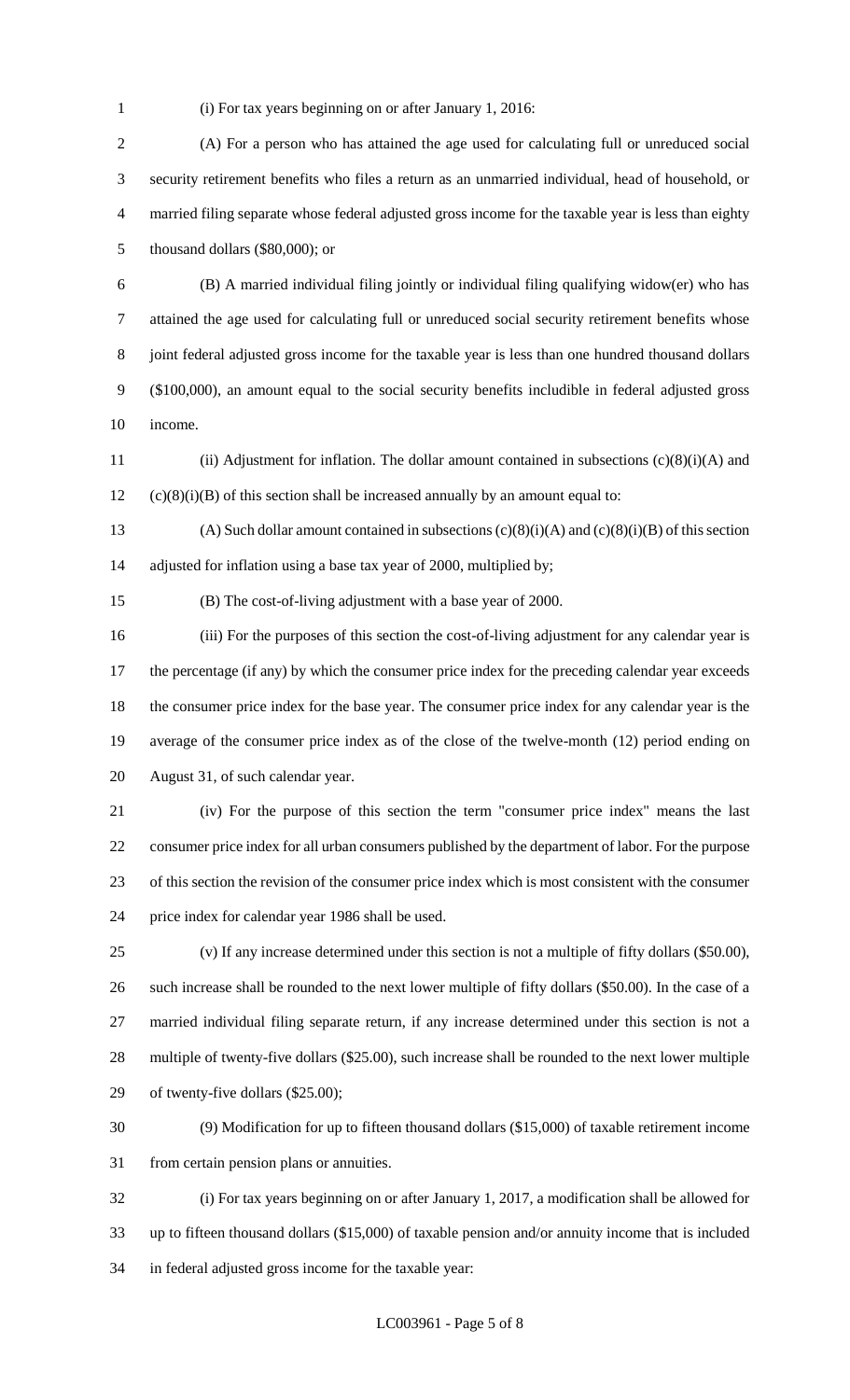(A) For a person who has attained the age used for calculating full or unreduced social security retirement benefits who files a return as an unmarried individual, head of household, or married filing separate whose federal adjusted gross income for such taxable year is less than the 4 amount used for the modification contained in subsection  $(c)(8)(i)(A)$  of this section an amount not to exceed \$15,000 of taxable pension and/or annuity income includible in federal adjusted gross income; or

 (B) For a married individual filing jointly or individual filing qualifying widow(er) who has attained the age used for calculating full or unreduced social security retirement benefits whose joint federal adjusted gross income for such taxable year is less than the amount used for the 10 modification contained in subsection (c)(8)(i)(B) of this section an amount not to exceed \$15,000 of taxable pension and/or annuity income includible in federal adjusted gross income.

 (ii) Adjustment for inflation. The dollar amount contained by reference in subsections 13 (c)(9)(i)(A) and (c)(9)(i)(B) of this section shall be increased annually for tax years beginning on or after January 1, 2018, by an amount equal to:

15 (A) Such dollar amount contained by reference in subsections  $(c)(9)(i)(A)$  and  $(c)(9)(i)(B)$ 16 of this section adjusted for inflation using a base tax year of 2000, multiplied by;

(B) The cost-of-living adjustment with a base year of 2000.

 (iii) For the purposes of this section, the cost-of-living adjustment for any calendar year is the percentage (if any) by which the consumer price index for the preceding calendar year exceeds the consumer price index for the base year. The consumer price index for any calendar year is the average of the consumer price index as of the close of the twelve-month (12) period ending on August 31, of such calendar year.

 (iv) For the purpose of this section, the term "consumer price index" means the last consumer price index for all urban consumers published by the department of labor. For the purpose of this section, the revision of the consumer price index which is most consistent with the consumer price index for calendar year 1986 shall be used.

 (v) If any increase determined under this section is not a multiple of fifty dollars (\$50.00), such increase shall be rounded to the next lower multiple of fifty dollars (\$50.00). In the case of a married individual filing a separate return, if any increase determined under this section is not a multiple of twenty-five dollars (\$25.00), such increase shall be rounded to the next lower multiple of twenty-five dollars (\$25.00); and

 (10) Modification for Rhode Island investment in opportunity zones. For purposes of a taxpayer's state tax liability, in the case of any investment in a Rhode Island opportunity zone by the taxpayer for at least seven (7) years, a modification to income shall be allowed for the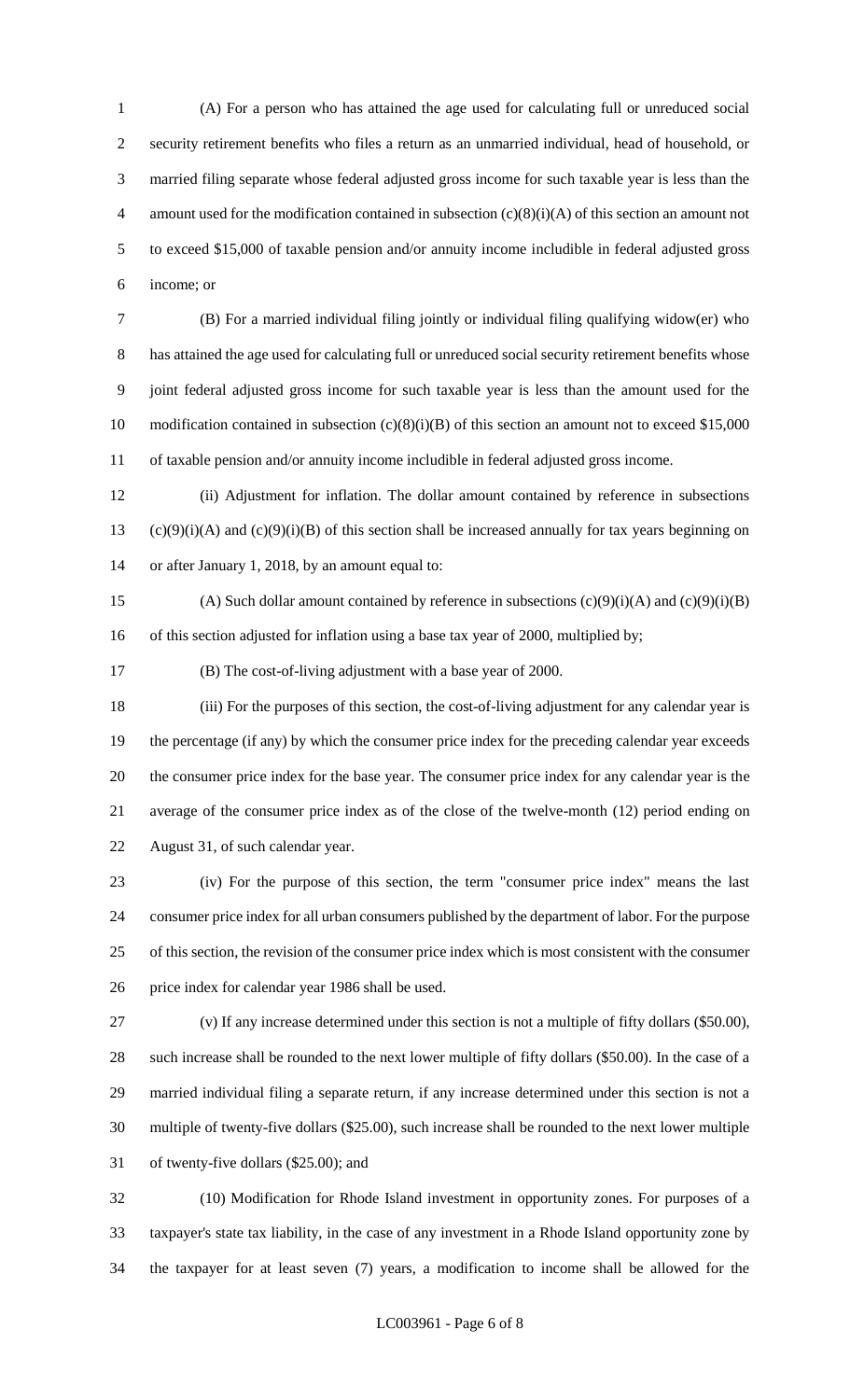incremental difference between the benefit allowed under 26 U.S.C. § 1400Z-2(b)(2)(B)(iv) and the federal benefit allowed under 26 U.S.C. § 1400Z-2(c).

(11) The first twenty-five thousand dollars (\$25,000) of military retirement income,

including retirement income from the regular armed forces, reserves, and national guard, paid by

5 the United States or by this state to persons sixty (60) years and older, commencing with the 2023

6 tax year and thereafter, including any survivorship annuities.

- (d) Modification for Rhode Island fiduciary adjustment. There shall be added to, or subtracted from, federal adjusted gross income (as the case may be) the taxpayer's share, as beneficiary of an estate or trust, of the Rhode Island fiduciary adjustment determined under § 44- 30-17.
- (e) Partners. The amounts of modifications required to be made under this section by a partner, which relate to items of income or deduction of a partnership, shall be determined under § 44-30-15.
- SECTION 2. This act shall take effect upon passage.

======== LC003961 ========